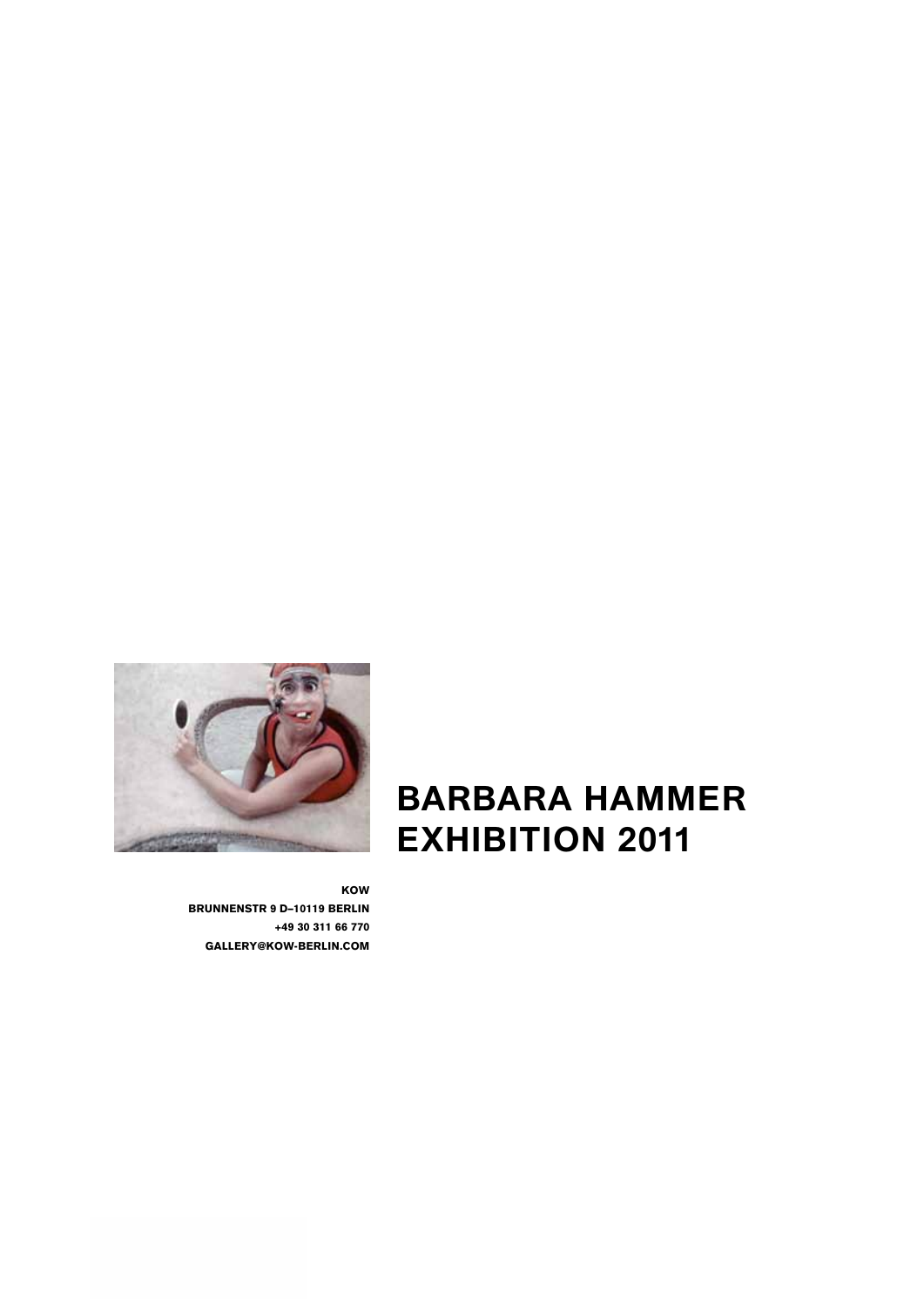

Exhibition view

Barbara Hammer Double Strength, 1978 16 mm film transferred to Digibeta, 4:3 Colour, sound, 16 min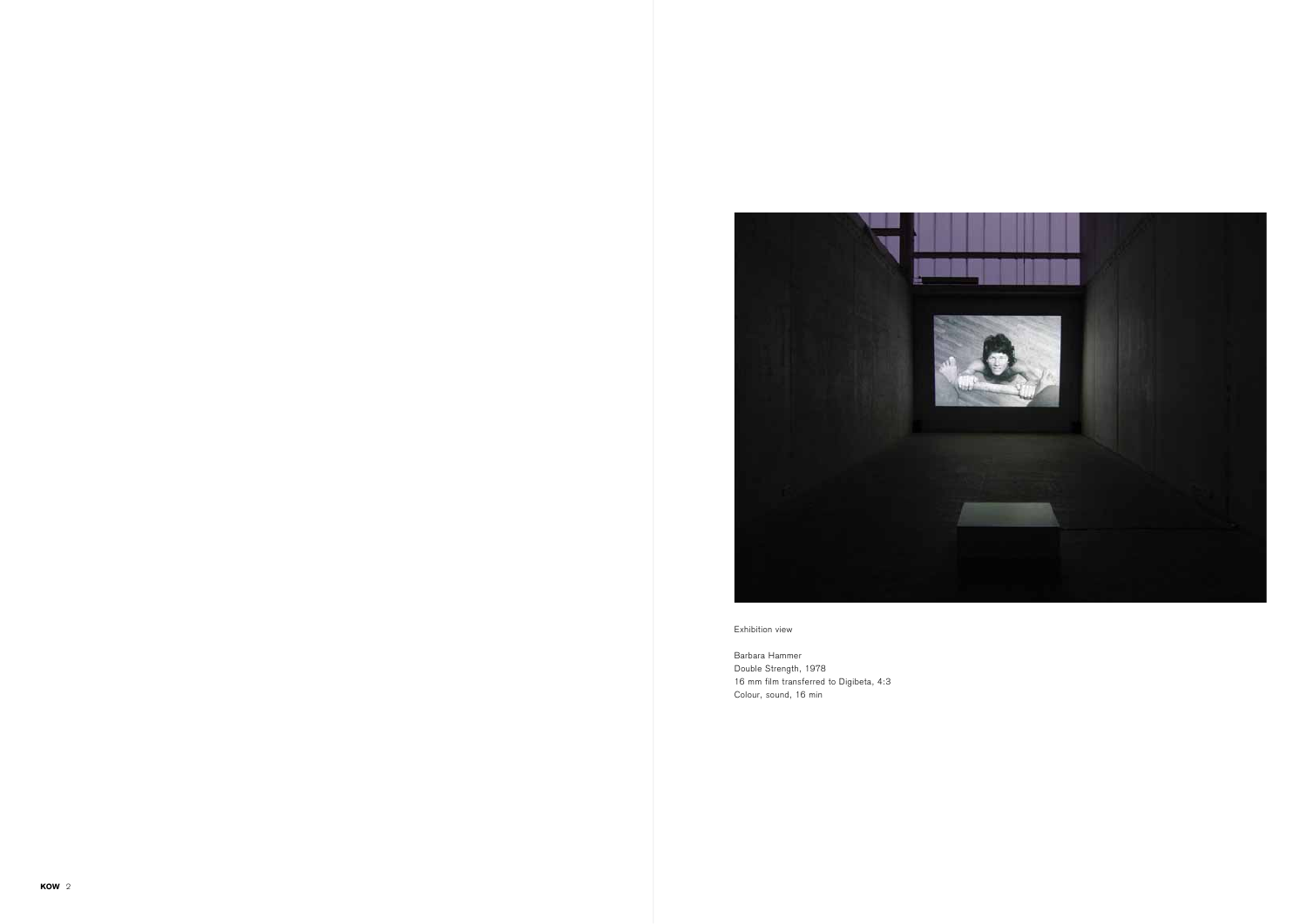









Barbara Hammer Double Strength, 1978 16 mm film transferred to Digibeta, 4:3 Colour, sound, 16 min

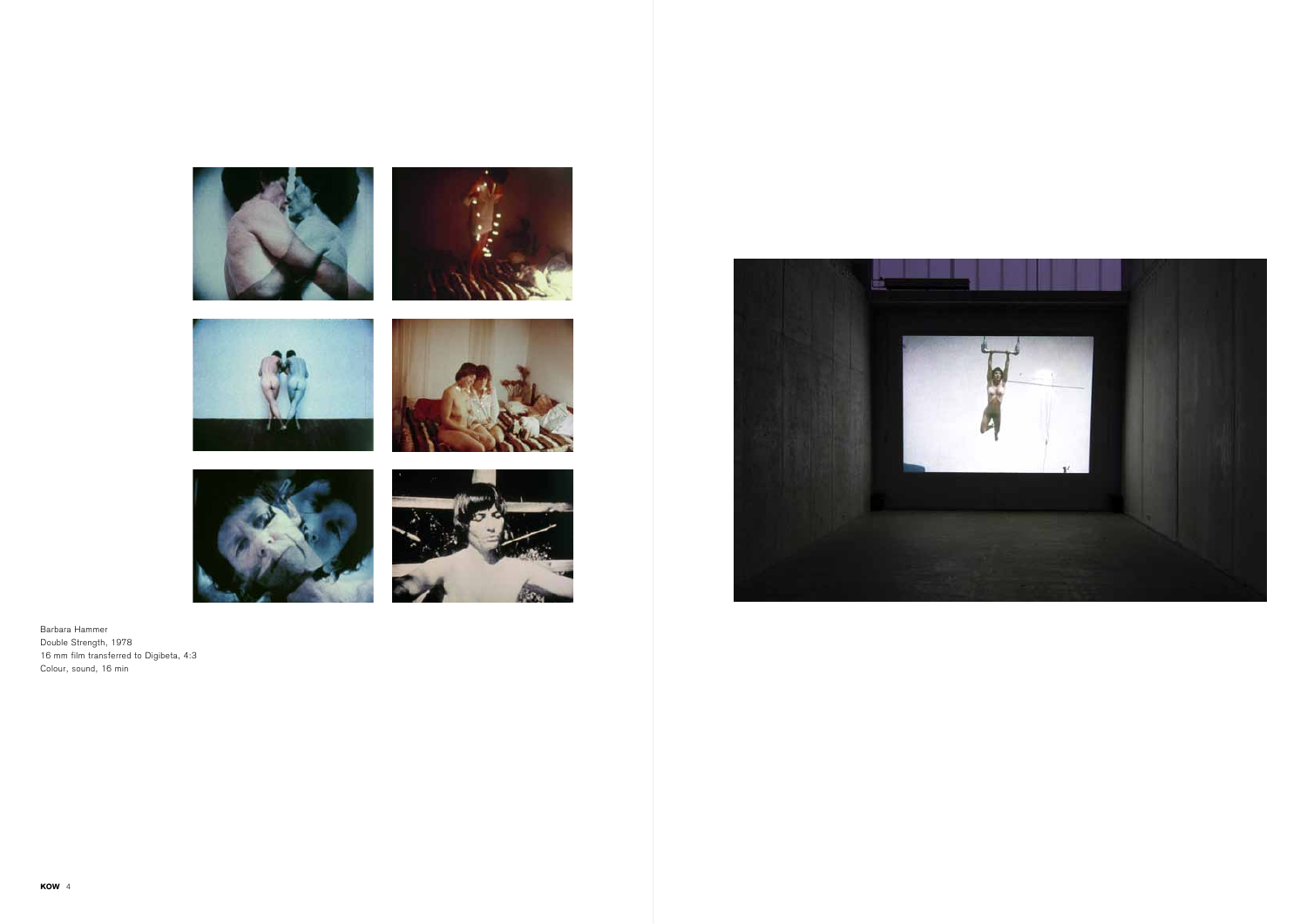











Barbara Hammer Blue Film No. 6: Love Is Where You Find It 1998 8 mm film transferred to Digibeta, 4:3 Colour, silent, 3 min

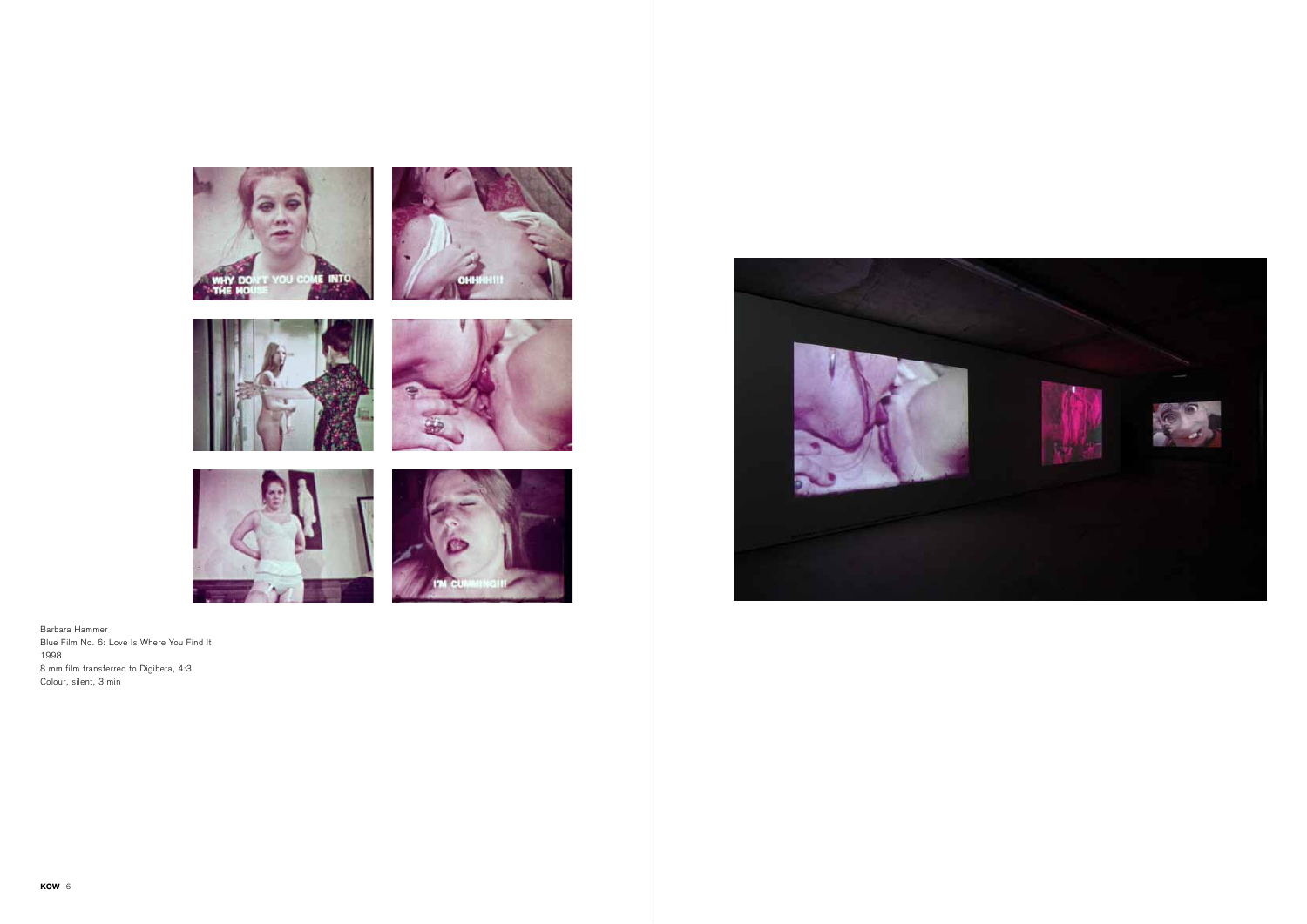











Barbara Hammer Menses, 1974 16 mm film transferred to Digibeta, 4:3 Colour, sound, 4 min



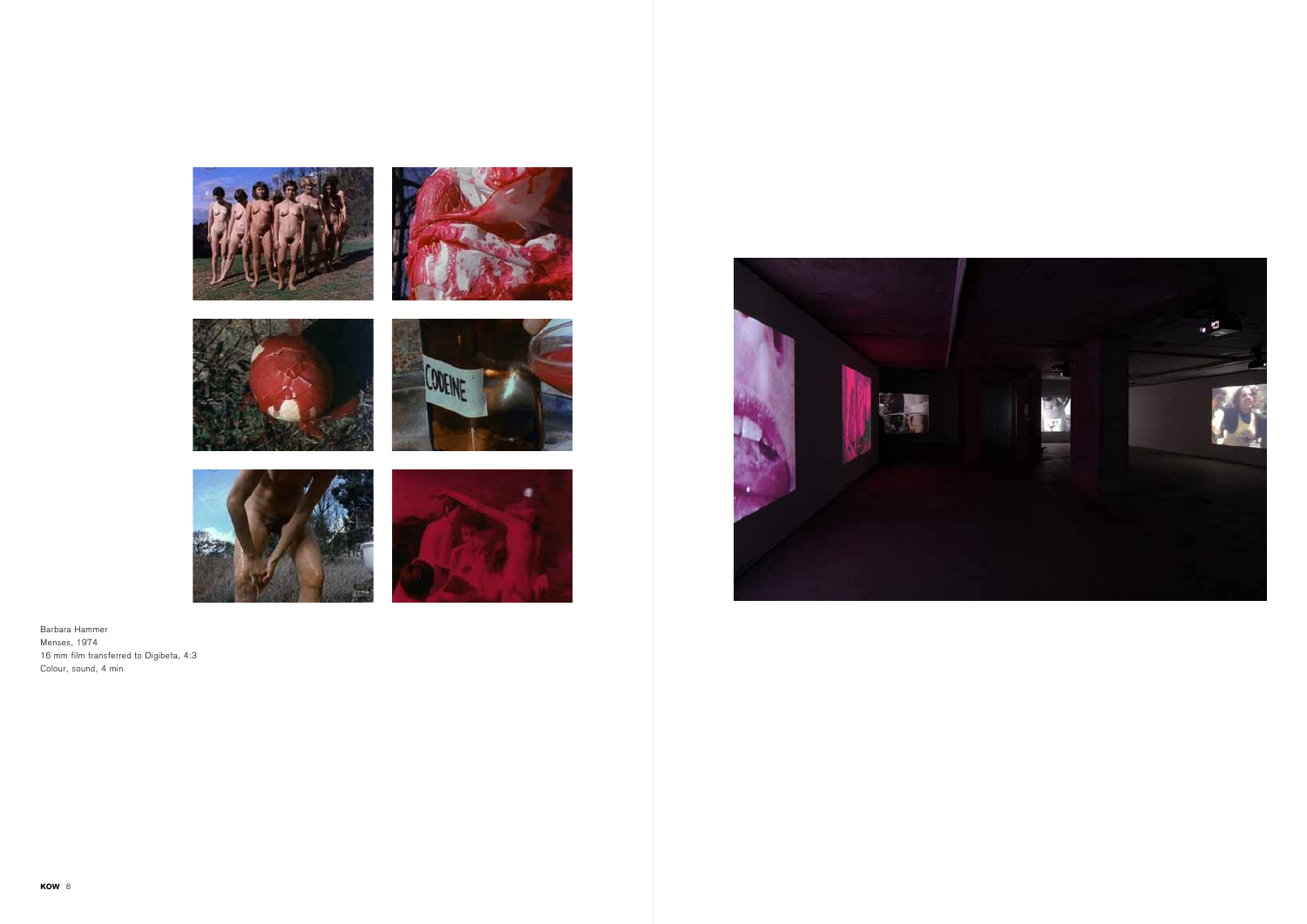

Barbara Hammer Barbara Ward Will Never Die, 1968 S8 mm film transferred to Digibeta, 4:3 Colour, silent, 3 min

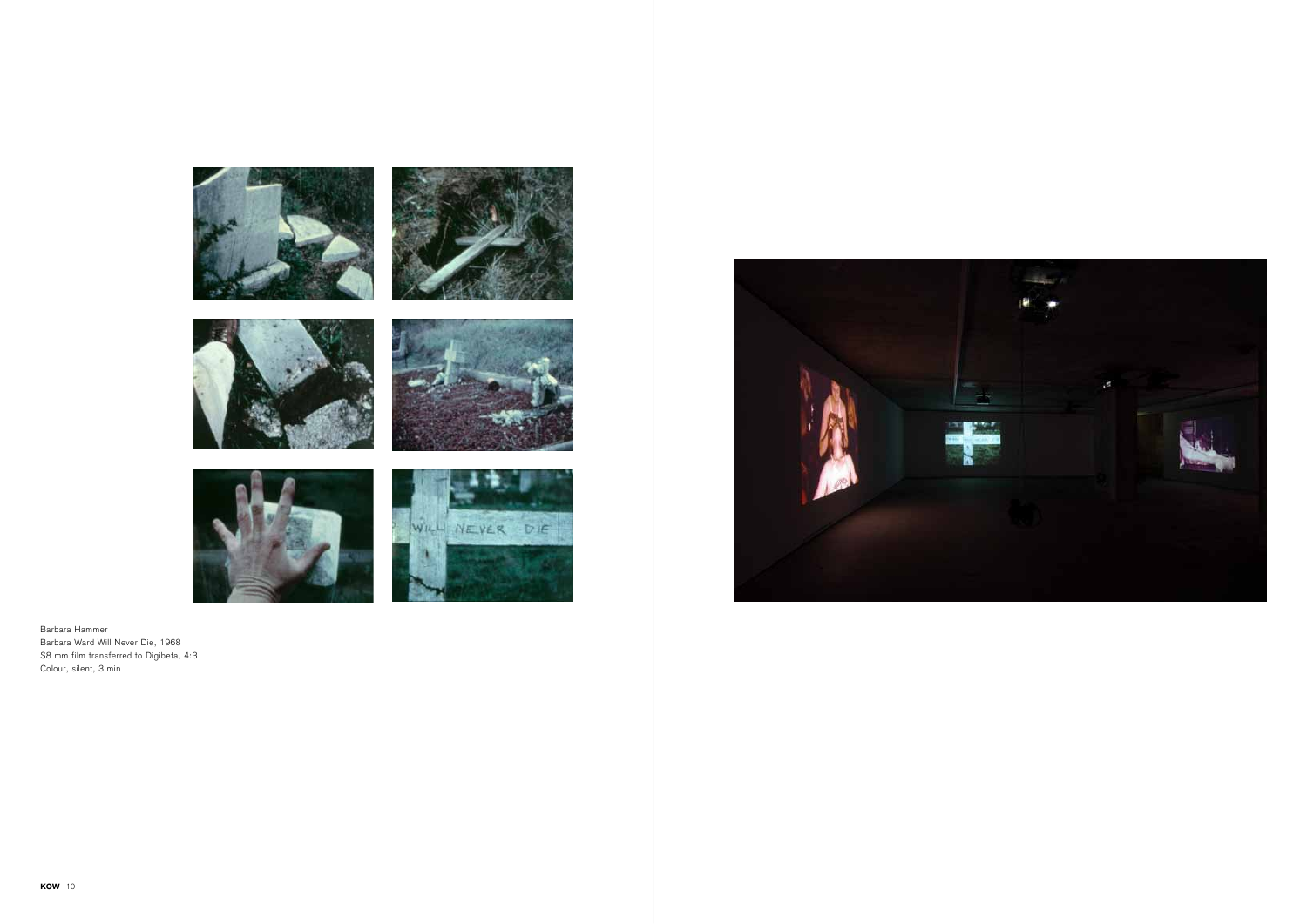











Barbara Hammer Superdyke, 1975 16 mm film transferred to Digibeta, 4:3 Colour, sound, 25 min

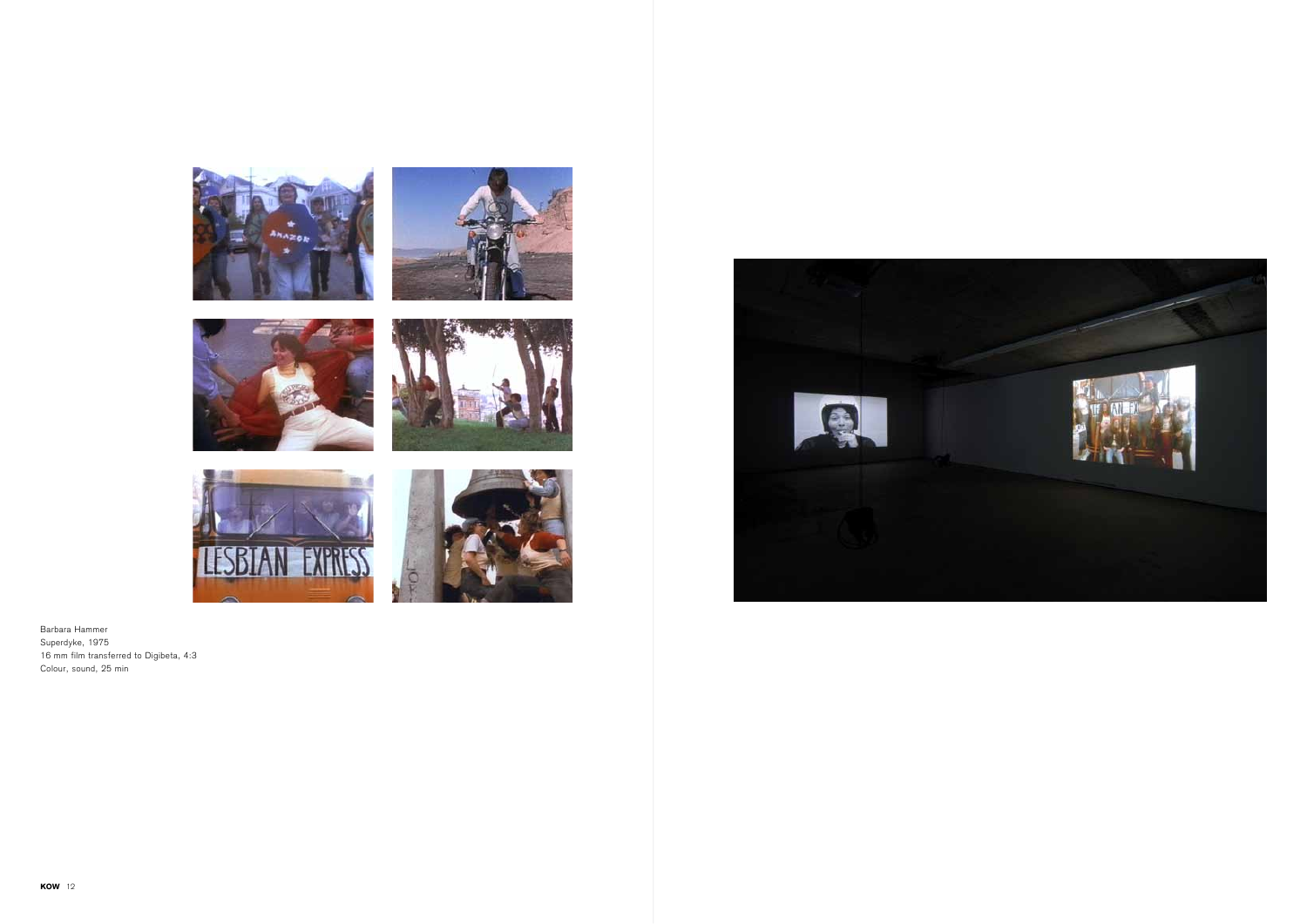













Barbara Hammer I Was/I Am, 1973 16 mm film transferred to Digibeta, 1:1,66 B&W, sound, 6 1/2 min



![](_page_7_Picture_10.jpeg)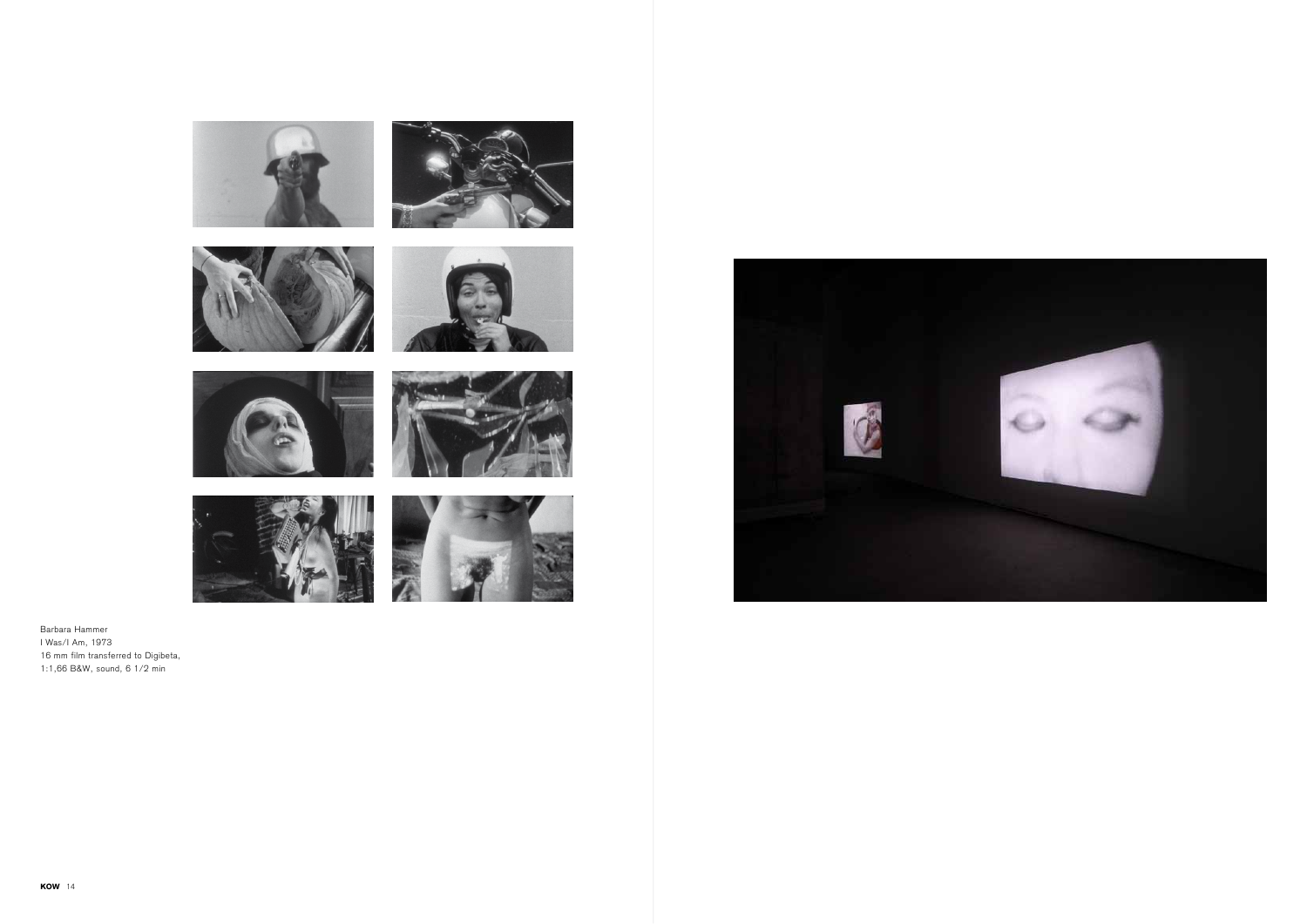![](_page_8_Picture_0.jpeg)

![](_page_8_Picture_1.jpeg)

![](_page_8_Picture_2.jpeg)

![](_page_8_Picture_3.jpeg)

![](_page_8_Picture_4.jpeg)

![](_page_8_Picture_5.jpeg)

Barbara Hammer "X", 1973 16 mm film transferred to Digibeta, 4:3 Colour, sound, 8 min

![](_page_8_Picture_7.jpeg)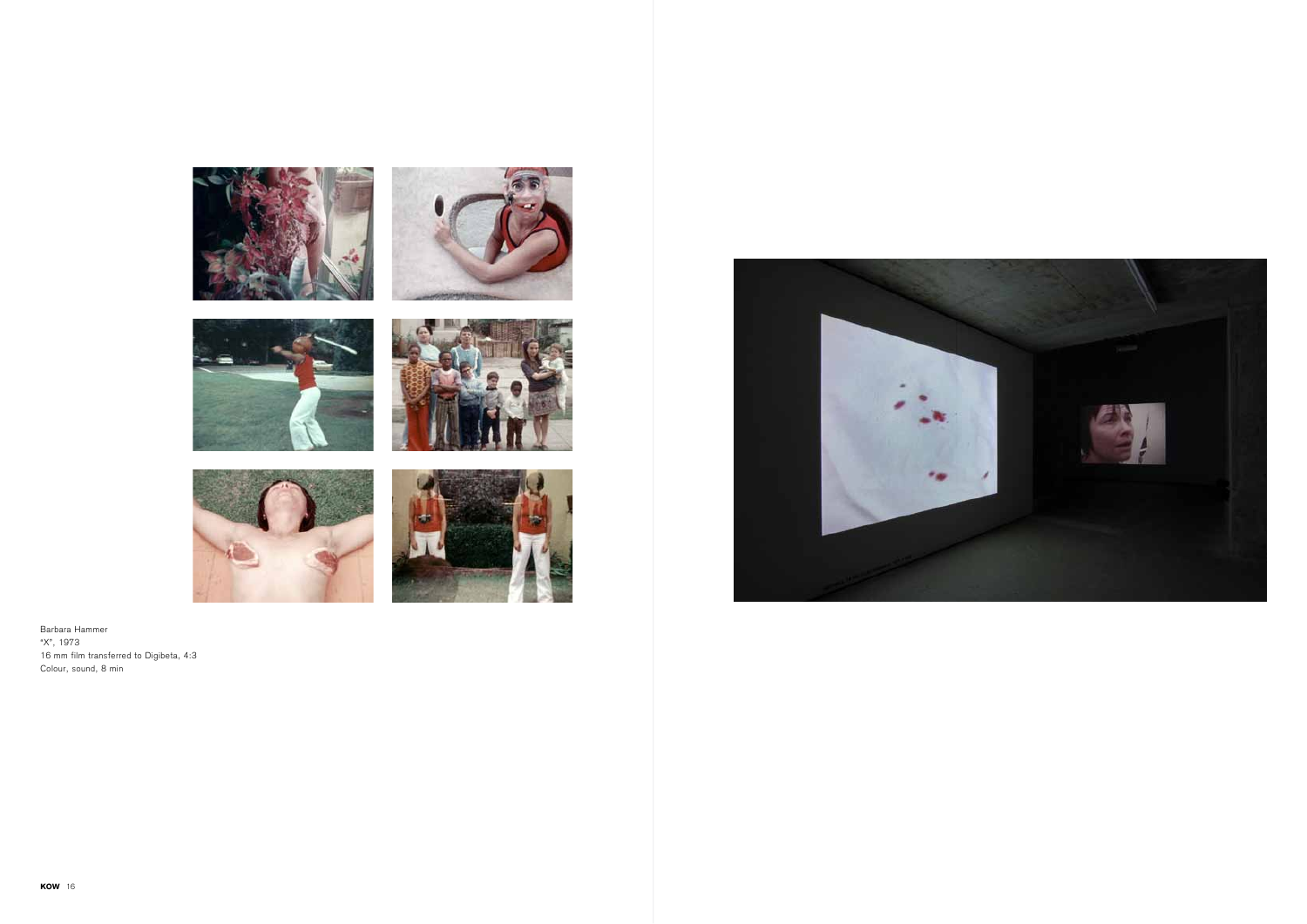![](_page_9_Picture_6.jpeg)

Barbara Hammer's rescent publication: Hammer! Making Movies Out Of Sex And Life Feminist Press, New York 2010 ISBN 978-155861612-7